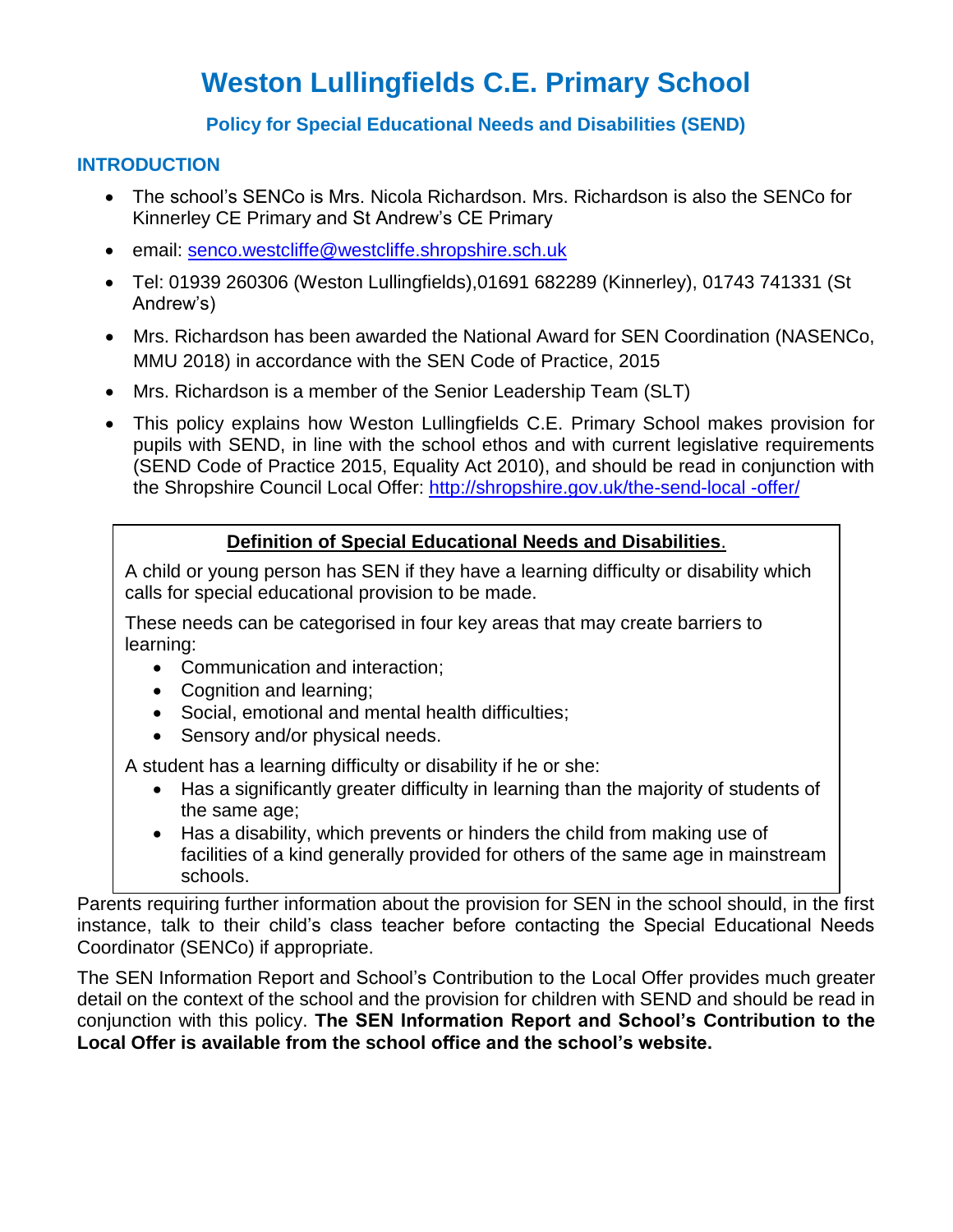Weston Lullingfields C.E. Primary School is a mainstream school where **every teacher is a teacher of every child or young person, including those with SEND**. If children are not able to 'learn the way we teach' then we will 'teach the way they learn'. Good practice for pupils with special educational needs is good practice for all.

## **POLICY AIMS**

- Our school community aims to provide an education that develops all children to their full potential within a safe, happy and creative environment. We believe that children have individual learning styles and needs will be best met in different ways. At our school, we provide a rich and varied learning environment that allows all children to develop their skills and abilities to their full potential
- We aim to foster and maintain a Christian ethos that encourages a life-long enthusiasm for learning, and fosters mutual respect for people of all faiths and cultures. Each child is encouraged to be the best version of themselves
- We are committed to meeting the special educational needs of pupils and ensuring that they make good progress and reach their full potential. This is achieved through targeted and focused provision with maximum impact, building confidence and self-esteem. We aim to raise the aspirations of, and expectations for all pupils with additional or special educational needs
- This policy aims to provide full access to the National Curriculum and to encourage success and participation for all pupils, whatever their level of ability

## **POLICY OBJECTIVES**

In order to achieve these aims, we will:

- Use our '**best endeavours'** (ie. do everything we can: section 6.2, SEN Code of Practice, 2015; section 66 Children and Families Act, 2014) to make sure that a child with SEND gets the support they need
- Ensure that students with SEND engage in activities alongside those students who do not have SEND
- Identify pupils with SEN as early as possible and make appropriate intervention through using a range of teaching methods
- Identify pupils of all ability who are underachieving, act upon this and support pupils to make optimum progress
- Provide a Special Educational Needs Co-ordinator (SENCO) who will work within the SEND Policy
- Provide support and advice for all staff working with pupils with special educational needs
- Develop partnerships with parents / carers in the education of their child and involve parents /carers and pupils in the review process
- Produce an annual SEN Information Report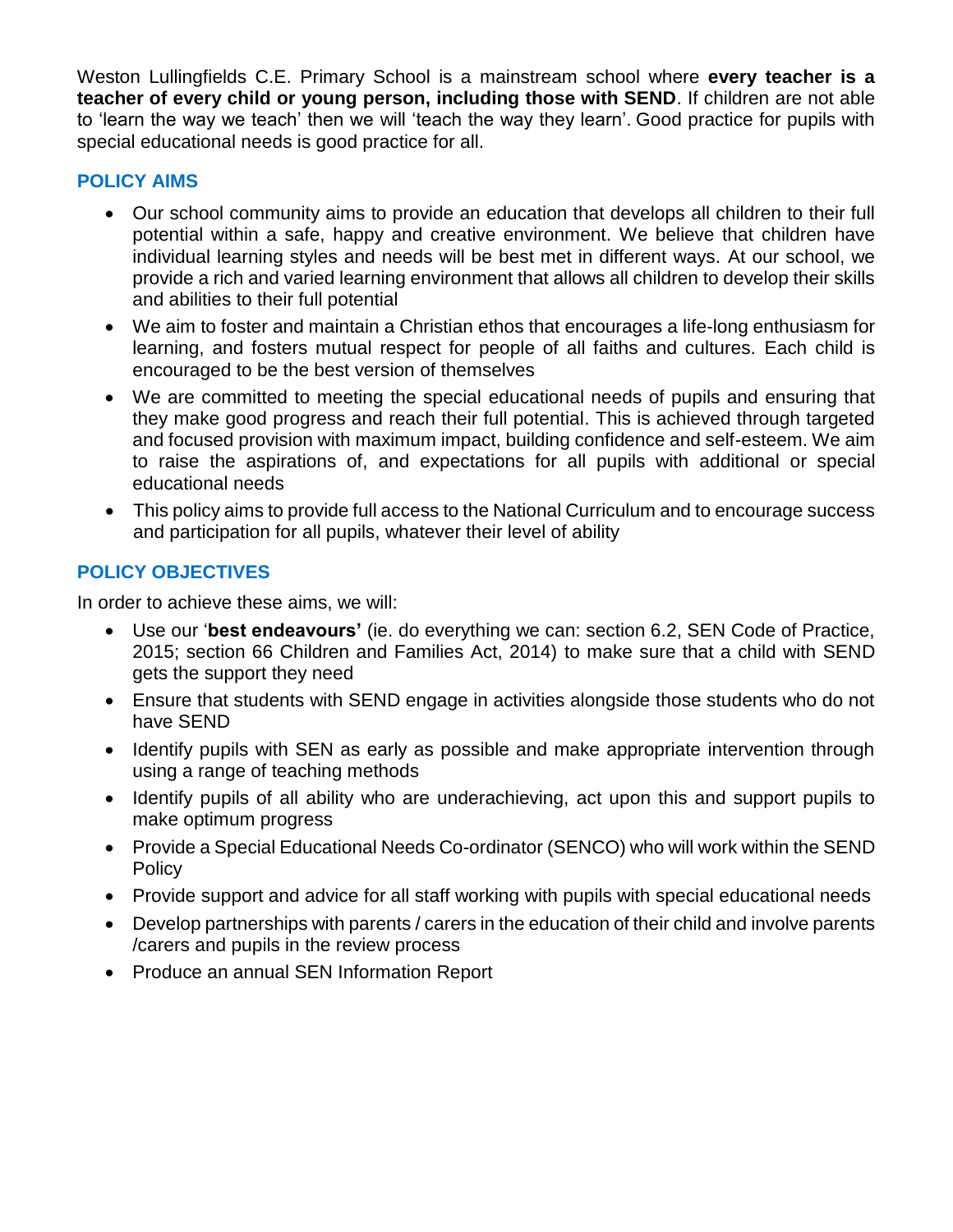### **IDENTIFYING SPECIAL EDUCATIONAL NEEDS**

The identification of SEN is built into the overall approach to monitoring the progress and development of all pupils through the school's Policy on Teaching and Learning;

It is really important that in school we identify, as early as possible, pupils who experience difficulties accessing learning and general school life opportunities. This is achieved through continual use of classroom observations and assessment of all pupils. Progress is tracked on a termly basis and where appropriate, more frequently than this. The SENCo liaises closely with the Senior Leadership Team (SLT) and teaching staff to analyse data and individually track pupils who are experiencing difficulties.

Class teachers discuss any concerns with the SENCo and SLT. If further action is deemed necessary, parents are informed as soon as possible, and their views sought. All criteria for defining Special Educational Needs are in accordance with Shropshire Education Authority policy.

Despite appropriate, good quality teaching, intervention and differentiated learning experiences, taking into account the child's age and stage of development, triggers for identification of a Special Educational Need could be:

- Limited or no progress made when teaching approaches/learning styles are particularly targeted to improve the child's identified area of need
- Working continues at levels significantly below age related expectations (ARE), resulting in poor attainment compared to children of a similar age
- Communication or interaction difficulties which create barriers to learning and require specific interventions in order for a child to make progress
- Social, emotional or mental health issues which require specialist interventions additional to those normally employed in the nurturing environment of the school
- Sensory or physical difficulties which create barriers to progress despite the provision of personal aids or specialist equipment

If, following a time limited programme of additional, targeted support, the child continues to experience difficulties, the school may, with parental permission, seek the advice of external agencies such as Shropshire Educational Psychology Service, Woodlands Outreach or similar. Additionally, some children may receive support from our National Health Service colleagues e.g. Speech Therapy, Occupational Therapy, Child & Adolescent Mental Health Services (now BEE U) etc. Any care/support plans shared with the school by these agencies are carried out by staff within school, in liaison with the appropriate agency.

Factors which are *not* SEN but may affect a child's progress and attainment are taken into consideration, and adaptations are made accordingly. These may include:

- A disability under the Equality Act 2010 all reasonable adjustments will be made in order to ensure access to the full curriculum, the school building and extra-curricular activities
- Attendance and Punctuality
- Health and Welfare
- English as an Additional Language (EAL)
- Child in receipt of Pupil Premium Grant
- Looked After Child
- Child of a parent in the Services

Persistent disruptive or withdrawn behaviour does not necessarily mean that a young person has SEN. Any concerns over a pupil's behaviour will be investigated on the premise that the behaviour is an underlying response to a need, and that all behaviour is a means of communication. School staff will endeavour to recognise and quickly identify the reasons for the behaviour, and take all reasonable steps to address the root cause and support the child.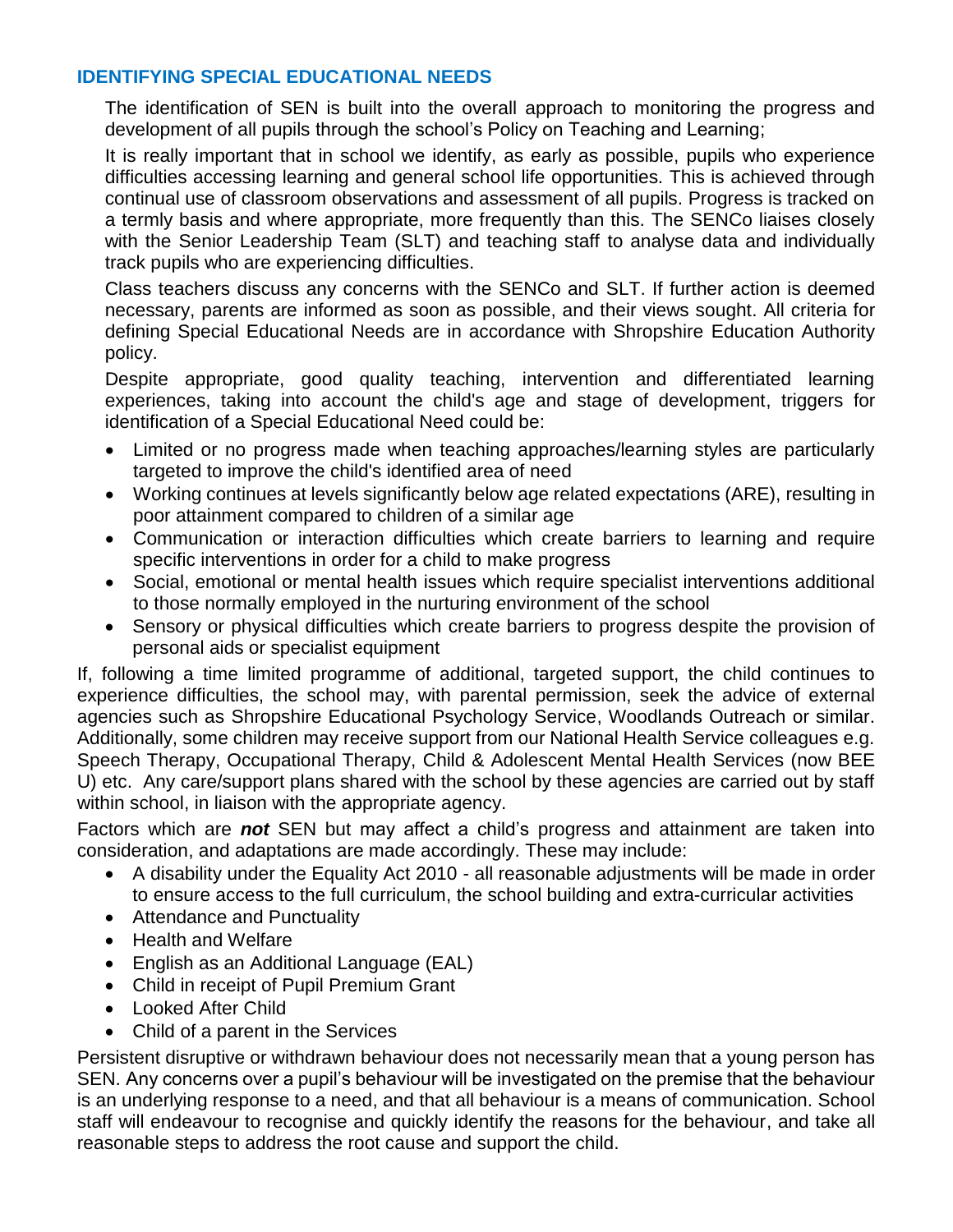#### **THE GRADUATED APPROACH TO SEN SUPPORT: Assess - Plan - Do - Review**

The key principles:

- All class teachers are responsible and accountable for the progress and development of the pupils in their class, including where pupils access support from teaching assistants or specialist staff. All children are included in all lessons through an ethos of Quality First Teaching which is adapted to respond to their strengths and needs, as set out in the Teachers' Standards (2012)
- High quality teaching, differentiated for individual pupils, is the first step in responding to pupils who have or may have SEN. However, despite this, some children need additional help to make progress in their learning
- Additional intervention and support cannot compensate for a lack of good quality teaching
- Pupils are only identified at the SEN Support stage of the Graduated Response if they do not make adequate progress via good quality, personalised teaching, access to adaptations and intervention
- Pupils who join school (either from an Early Years setting or another Primary School) with an already identified SEND, will be provided for in the same way as those identified by this school
- When planning work for children with special educational needs, teachers give due regard to information and outcomes outlined in the child's Pupil Passport (PP). Additionally, teachers modify and adapt teaching and learning as appropriate for children with disabilities

|            | <b>What</b>                                                                 | <b>Who</b>                                                                | <b>How</b>                                                                                                                             |
|------------|-----------------------------------------------------------------------------|---------------------------------------------------------------------------|----------------------------------------------------------------------------------------------------------------------------------------|
| SSESS<br>⋖ | Initial Concern                                                             | Parents / School                                                          | <b>Professional Dialogue</b><br>Discussions with parents<br>Learning Walks<br><b>Pupil Progress Meetings</b>                           |
|            | Classroom adaptations and/or<br>targeted support in class                   | Class teacher<br><b>Teaching Assistants</b>                               | Examples may include:<br>Classroom positioning<br>Organisational aids (Task Ladder etc)<br>Coloured overlays<br>Focus Group with CT/TA |
|            | Targeted and time-limited small<br>group interventions                      | <b>Teaching Assistants under</b><br>the direction of the Class<br>Teacher | Within class/withdrawn from class for<br>limited periods<br>Extra Provision is recorded – this is<br>known as 'Provision Mapping'      |
|            | Further information gathered                                                | Parents / pupil /<br>colleagues / SENCo                                   | Professional dialogue<br>Discussions with parents                                                                                      |
|            | Possible further adaptations and/or<br>additional targeted support in class | Class teacher<br><b>Teaching Assistants</b><br><b>SENCO</b>               |                                                                                                                                        |
|            | Observation and or additional<br>assessments                                | <b>SENCo/Specialist Teacher</b>                                           | Examples may include:<br>WRIT, YARC and/or BPVS etc                                                                                    |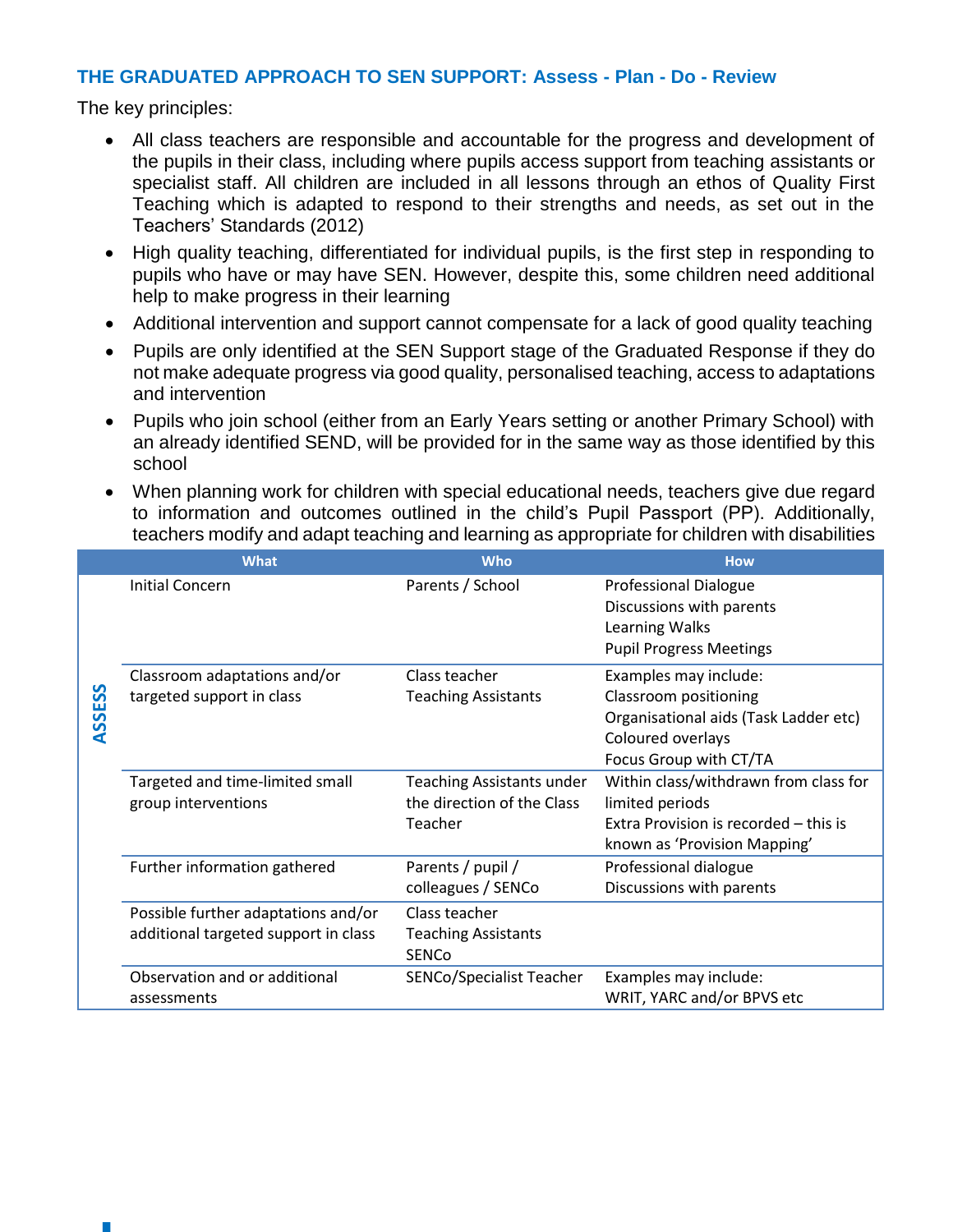|   | What                                                                                                                             | <b>Who</b>                                 | <b>Notes</b>                                                                                                                                                                                                                                       |
|---|----------------------------------------------------------------------------------------------------------------------------------|--------------------------------------------|----------------------------------------------------------------------------------------------------------------------------------------------------------------------------------------------------------------------------------------------------|
| ᇍ | Parents informed of intention to<br>make additional provision                                                                    | Class Teacher                              | Meeting if possible<br>Telephone call                                                                                                                                                                                                              |
|   | Pupil added to SEN register                                                                                                      | <b>SENCO</b>                               |                                                                                                                                                                                                                                                    |
|   | SEN Pupil Profile created                                                                                                        | Class teacher / Parents /<br>SENCo / Pupil | This is an overview of a pupil's<br>additional needs                                                                                                                                                                                               |
|   | Pupil Passport (PP) written with 1, 2<br>or 3 Specific, Measureable,<br>Attainable, Realistic, Timed (SMART)<br>targets/outcomes | Class teacher with<br>support from SENCo   | Parents are involved throughout the<br>PP process. They are encouraged to<br>help pupils to meet their targets and<br>are kept informed when targets are<br>met and/or adjusted<br>Termly SEN Review between SENCo<br>and parents 3 times per year |

|  | <b>What</b>                                                                                                                                                                                                                                           | <b>Who</b>                                                                          | <b>When</b>                                                                |
|--|-------------------------------------------------------------------------------------------------------------------------------------------------------------------------------------------------------------------------------------------------------|-------------------------------------------------------------------------------------|----------------------------------------------------------------------------|
|  | Targeted teaching towards PP<br>outcomes/delivery of personalised<br>curriculum                                                                                                                                                                       | All staff                                                                           | Little and often, as specified on the<br>PP, delivered throughout the day  |
|  | Progress towards PP outcomes<br>monitored                                                                                                                                                                                                             | All classroom staff. Pupils<br>are involved in this<br>process where possible       | Ongoing process                                                            |
|  | <b>Revision of PP outcomes</b>                                                                                                                                                                                                                        | Class Teacher/SENCo                                                                 | As and when necessary (when targets<br>met or amended) but at least termly |
|  | Teachers and/or Teaching Assistants<br>access Continuing Professional<br>Development (CPD), in house led by<br>SENCo/specialist training agencies to<br>enhance their understanding of a<br>specific difficulty relating to a child in<br>their class | <b>Class Teachers (Need</b><br>identified by CT, SENCo<br>and/or Senior Leadership) | When appropriate                                                           |

| <b>What</b>                        | <b>Who</b>                                 | <b>Notes</b>                                                        |
|------------------------------------|--------------------------------------------|---------------------------------------------------------------------|
| Full review of PP 3 times per year | Class teacher                              | Evaluation of PP shared with parents<br>in termly review with SENCo |
| SEN PP fully updated annually      | Class teacher / Parents /<br>SENCo / Pupil | Significant changes mid-year will also<br>result in an update       |



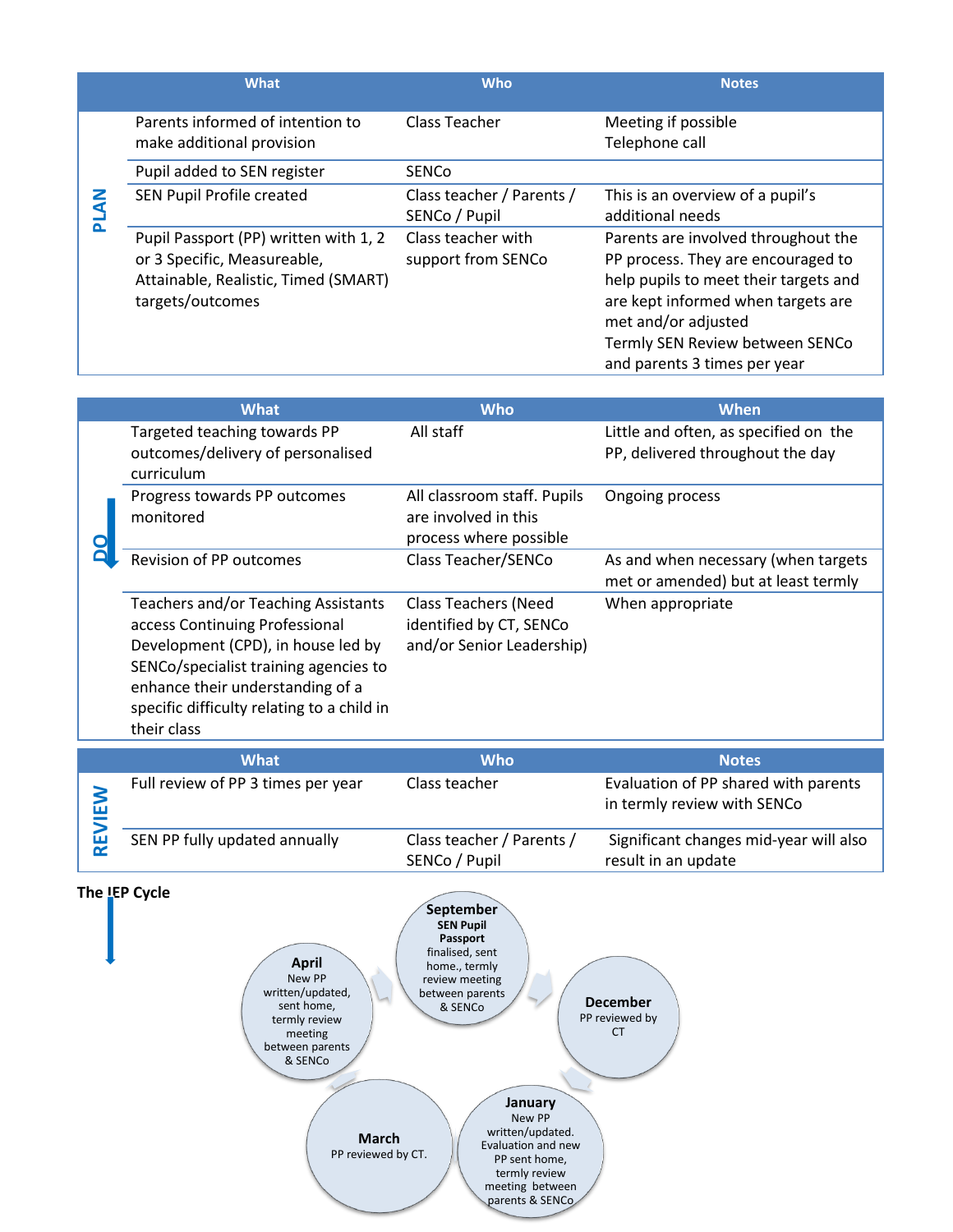|                           | <b>Outcome</b>                                                                                                                                                         | <b>Next Steps</b>                                                                                                                                                                                                                                                                                                                                                                                                        | <b>Notes</b>                                                                                                                                                                                                                                                                |
|---------------------------|------------------------------------------------------------------------------------------------------------------------------------------------------------------------|--------------------------------------------------------------------------------------------------------------------------------------------------------------------------------------------------------------------------------------------------------------------------------------------------------------------------------------------------------------------------------------------------------------------------|-----------------------------------------------------------------------------------------------------------------------------------------------------------------------------------------------------------------------------------------------------------------------------|
| <b>DUTCOMES OF REVIEW</b> | Progress is accelerated and provision<br>needed to maintain this is<br>commensurate with peers                                                                         | Needs can now be met<br>through QFT, classroom<br>differentiation,<br>adaptations and/or<br>Universal Provision.<br><b>Removed from SEN</b><br>register.                                                                                                                                                                                                                                                                 | Professional dialogue between<br>teachers/SENCo/SLT and/or<br>consideration at Pupil Progress<br>Meetings before decision to remove<br>from SEN register is made.<br>Evaluation shared and parents<br>informed.                                                             |
|                           | Progress is good but additional<br>provision needs to continue                                                                                                         | New PP written.<br>Continue with cycle to<br>next review                                                                                                                                                                                                                                                                                                                                                                 | Evaluation and new PP shared with<br>parents                                                                                                                                                                                                                                |
|                           | Progress remains slow / inadequate<br>despite the use of evidence-based<br>approaches and well matched<br>interventions                                                | With the permission of<br>parents, school will refer<br>the pupil for specialist<br>assessment and advice<br>from external agencies<br>and professionals                                                                                                                                                                                                                                                                 | Where a pupil has a pre-existing<br>recognised difficulty (for example:<br>speech and language difficulty or<br>autistic spectrum condition), the<br>expertise of external agencies and<br>professionals may, with parental<br>permission, be sought at an earlier<br>stage |
|                           | Despite the school having taken the<br>relevant action to identify, assess<br>and meet the needs of a pupil (as<br>above), the pupil has not made<br>expected progress | The school is unable to<br>fully meet the needs of<br>the pupil through its own<br>provision arrangements*.<br>School and parents/carers<br>will consider next steps ie.<br>an application for:<br><b>Graduated Support</b><br>funding (through a<br><b>Graduated Support Plan -</b><br>GSP), Education Health<br><b>Care Needs Assessment</b><br>(EHCNA) which may result<br>in an Education Health<br>Care Plan (EHCP) | <b>Education, Health and Care Plans</b><br>(EHCP) replaced Statements of Special<br>Educational Needs (CoP, 2015)                                                                                                                                                           |

### At any point in the Review Process, there are several possible outcomes:

#### **PROVISION AND PROVISION MAPPING**

The provision which the school makes is fully detailed in the SEN Information Report and School Contribution to the Local Offer which is available from the school office or on the website: <https://westonlullingfields.westcliffefederation.co.uk/>

- Provision for any pupil from another LA with an existing Statement of Special Educational Needs/EHCP, will be in accordance with this document, but may be amended through the Annual Review process. Shropshire Local Authority completed the conversion of Shropshire Statements to Education, Health and Care Plans (EHC Plans) in 2018. Parents of pupils with Statements can find more information about this at: <https://shropshire.gov.uk/the-send-local-offer/>
- Any 'additional to' or 'different from' provision for children is carefully recorded ('mapped') by the SENCo. The cost of all such provision is calculated based on the pro-rata cost of the allocated time for the member of staff delivering the provision (for internally sourced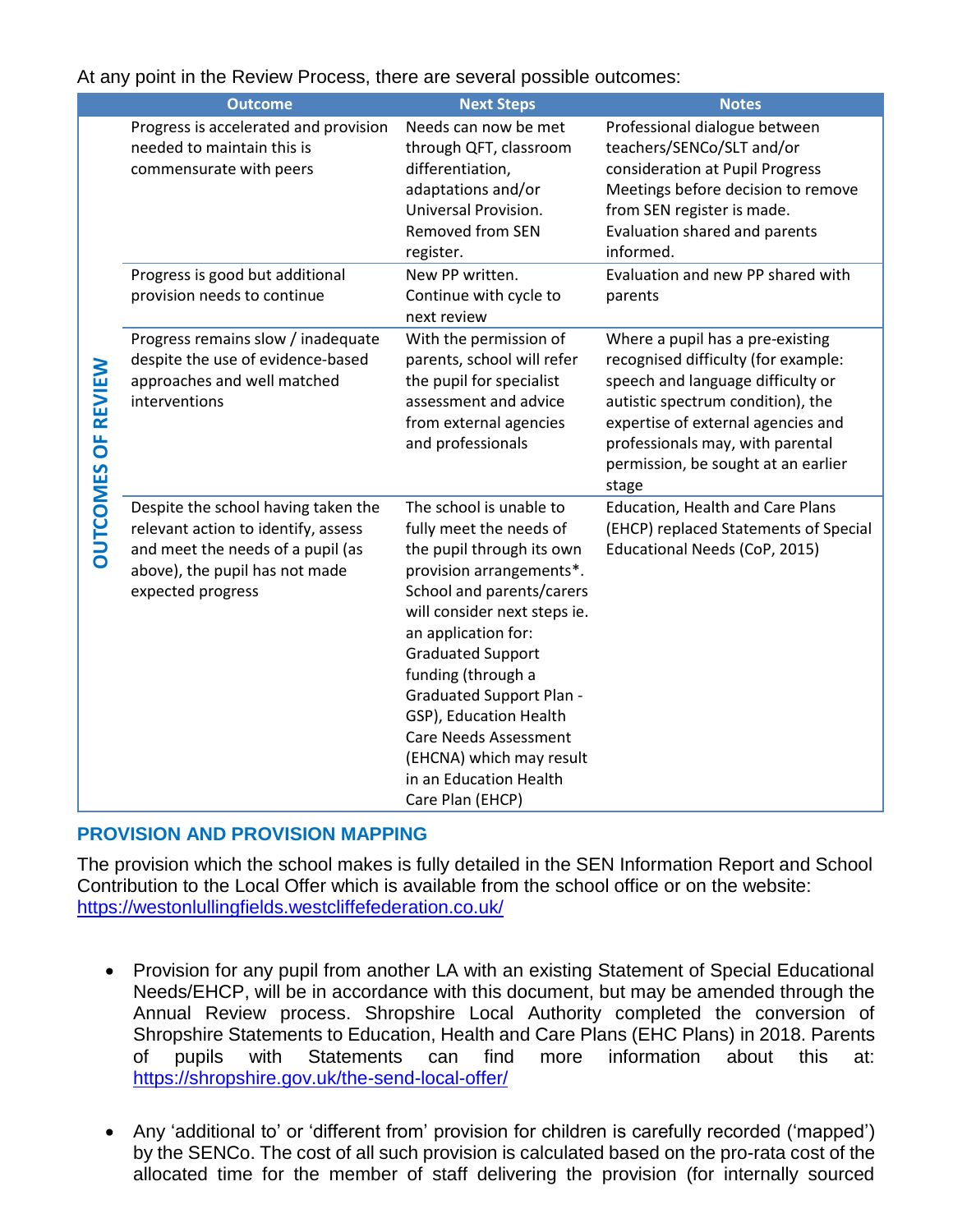provision) or on actual billed cost (for external providers or specialist resources purchased). Concurrently, the progress of all children who are receiving additional provision is carefully tracked. This information is then scrutinised by the Senior Leadership Team and SENCo to ensure that the effectiveness and efficiency of provision is maximised

 Pupils will have access to this provision on an evidenced-needs basis and we will endeavour to ensure all pupils' needs are fully met. However, occasionally we may identify that we are unable to fully meet the needs of a pupil through our own provision arrangements. In these circumstances, an assessment of the unmet needs would be carried out, and involve parents, pupils and all agencies involved in the pupil's care. More information on this can be found on the Shropshire County Council

website:<https://shropshire.gov.uk/early-help/practitioners/early-help-forms/>

 As a result of this process, parents and a multi-agency team may decide that school should request that the Local Authority (LA) consider a statutory assessment of need or Education Health Care Needs Assessment (EHCNA). Further information on this process may be found at<https://shropshire.gov.uk/the-send-local-offer>

## **SUPPORTING PUPILS AND FAMILIES**

- The Local Authority's Local Offer (Regulation 53, Part 4) may be found at <https://shropshire.gov.uk/the-send-local-offer>
- This links back to the school's SEN Information Report and School's contribution to the Local Offer, which details how the school works with and supports families of pupils with SEN. It also details other arrangements such as access to Statutory Assessment Tests (SATs) and transition to secondary schools
- Parents and carers are valued, and their contribution in terms of identification and support for pupils with SEN is fully recognised. Parents/carers are always welcome to discuss any matter relating to their child's progress. The arrangements to keep parents informed about matters relating to SEN (as described in this policy), are additional to the standard methods of reporting and consulting available to all parents
- The school's statutory SEN Information Report (Regulation 51, Part 3, section 69(3)(a) of the Act) is available on the school website
- To support families and pupils, we will continue to update the information in the SEN section of our website and include links to other agencies
- Pupils with special educational needs will be admitted to school in line with the school's Admissions Policy. The school is aware of the statutory requirements with regard to SEN and will meet these requirements. The school will use induction meetings to work closely with parents to ascertain whether a pupil has been identified as having special educational needs or a disability prior to admission. If the school is alerted to the fact that a pupil may have SEN, we will endeavour to collect all information from previous settings as soon as possible, and plan a relevant, differentiated curriculum

#### **SUPPORTING PUPILS AT SCHOOL WITH MEDICAL CONDITIONS**

- The school recognises that pupils at school with medical conditions should be appropriately supported so that they have full access to education, including school trips and physical education. Some children with medical conditions may be disabled; where this is the case, the school will comply with its duties under the Equality Act 2010
- Pupils who have medical needs may require intervention and support from staff in school and should have a medical Care Plan inplace, in liaison with the Health Service and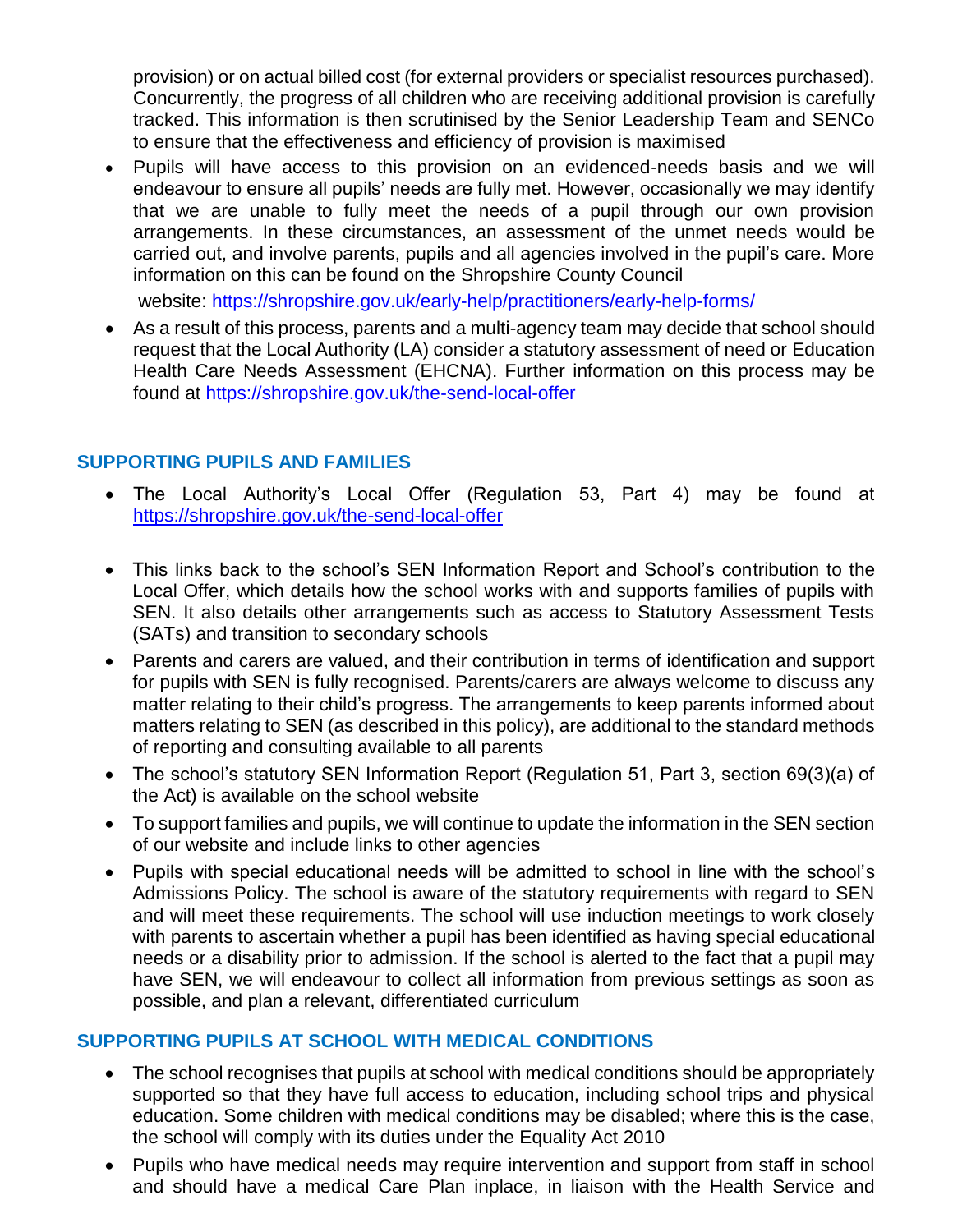parents. This ensures a safe, agreed set of principles and procedures to ensure the pupil's needs are fully met and all health and safety arrangements have been addressed. If appropriate, a Medical Information Card, stating emergency procedures and contact details will be included in the front of the class register and further details will be held in a secure location in the school office

- Some pupils may also have special educational needs (SEN) and may have an Education, Health and Care plan which brings together health and social care needs, as well as their special educational provision, and the SEND Code of Practice (2015) is followed. Provision will be made for these pupils in accordance with their EHCP.
- The school's policy for supporting pupils with medical conditions can be obtained from the school office.

## **CHILDREN LOOKED AFTER (CLA) BY THE LOCAL AUTHORITY**

 Pupils who are looked after by the local authority/in local authority care, may require intervention and support from staff in school, and will have a Care Plan in place, through Social Services

## **MONITORING AND EVALUATION OF SEND**

- The SENCo reports annually to Governors on the efficient and effective use of resources for pupils identified as having SEND
- The monitoring and evaluation of progress of pupils with SEND is detailed in the Graduated Approach section (above)
- For pupils with an Education, Health and Care Plan, Annual Reviews (6 monthly for under 5s) are carried out in accordance with the appropriate legislation and the SEND Code of Practice
- The SENCo collects and analyses tracking data for all pupils on the SEND register and uses this, in conjunction with information gathered from other sources (SEN learning walks, professional dialogue, discussions with pupils and parents etc.) to inform the evaluation of the effectiveness of the provision
- The SENCo liaises termly with the SEN Governor or with the Executive Headteacherbwho then reports to Governors, and produces an annual report for the governing body on the quality and effectiveness of SEND provision
- The SENCo contributes to the School Development Plan in identifying areas of priority for SEN each year

## **TRAINING AND RESOURCES**

- The overall level of funding (the Notional Budget) for SEN is delegated to the school by the LA and is identified in the school budget statement. This amount is not ring-fenced
- The responsibility for determining the amount of resource for SEN lies with the school Governors who will seek advice from the Headteacher
- The resources for SEN are used to provide teaching assistants, specific training on SEND and specialist resources. The costs of the SENCo are met from the main school budget
- In order to maintain and develop the quality of teaching and provision to respond to the strengths and needs of all pupils, all staff are encouraged to undertake training and development. All teaching staff and teaching assistants will be provided with both general and specific training on meeting the needs of SEN children within the classroom. The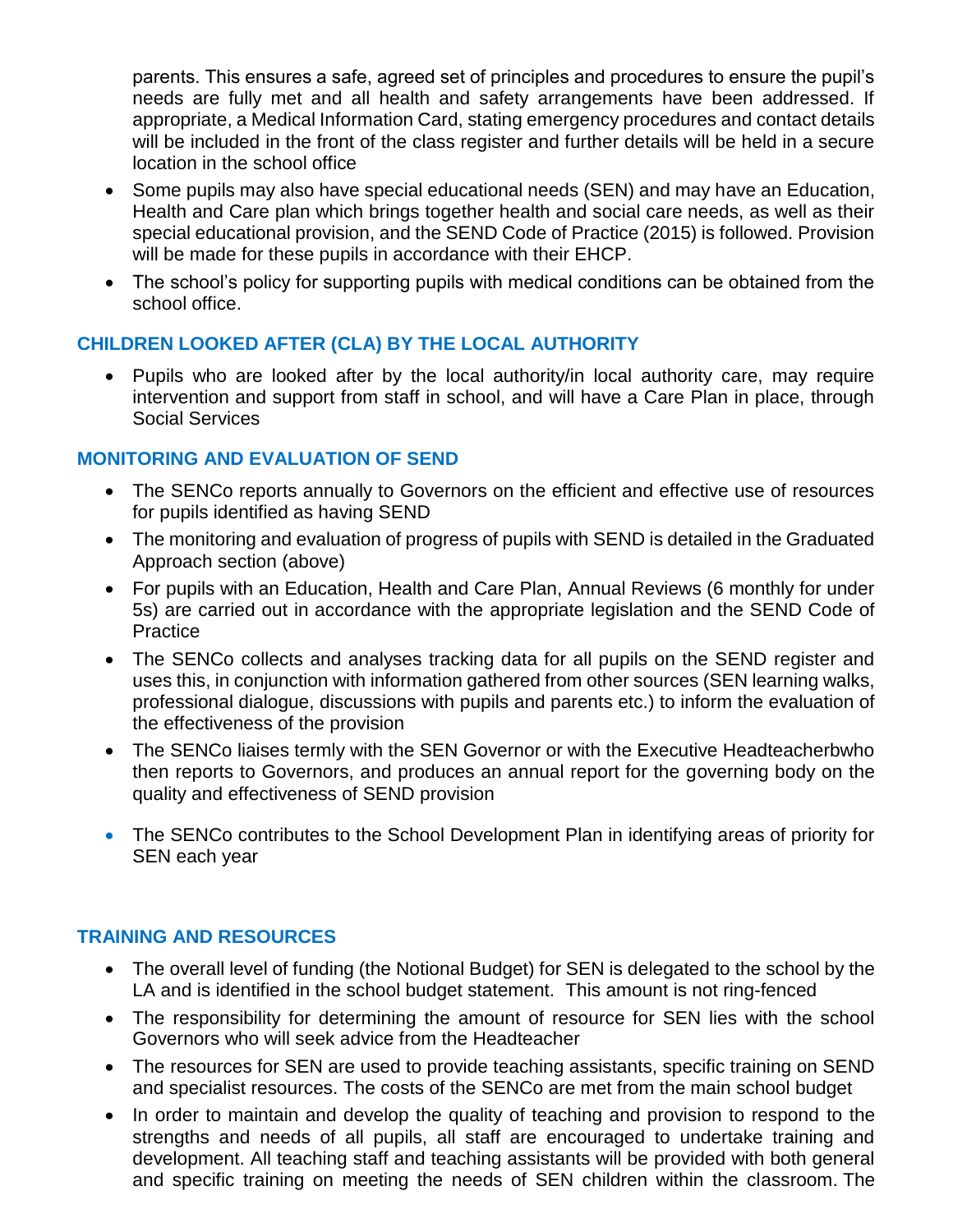SENCo will source relevant courses within the local area relating to SEN. The SENCo also upkeeps and regularly updates an online library of SEN information relating to areas of need. All staff have access to this information and the SENCo advises further, as necessary

- Whole school training on SEND is arranged, as appropriate and teaching assistants are invited
- There is an expectation that staff who receive training will disseminate their knowledge to others to benefit all working in SEN
- All teachers and support staff undertake induction on taking up a post and this includes a meeting with the SENCo to explain the systems and structures in place around the school's SEN provision and practice, and to discuss the needs of individual pupils
- The school's SENCo regularly attends the Local Authority's SENCo Network meetings in order to keep up to date with local and national updates in SEN, and participate in professional discourse with SEN colleagues

### **ROLES AND RESPONSIBILITIES**

- The Governors must have regard for the Code of Practice (Children and Families Act 2014, part 3) when carrying out their duties towards all students with SEN
- The Governors and Headteacher are responsible for the school's policy and approach to meeting students' special educational needs and disabilities
- The Headteacher, Mrs. Helen Hughes, is the school's "responsible person," and manages the school's special educational needs provision. The Headteacher will keep the Governing Body informed of the special educational needs provision made by the school
- The SENCo is responsible for keeping a register of pupils with SEN and updating this; supporting teachers in writing Pupil Passports and assessing pupil progress; updating and organising resources; liaising with external agencies; making referrals; ensuring that appropriate records are kept; supporting the transition of pupils with SEN into the school and into secondary school; liaising with the SEN Governor and preparing appropriate reports; liaising with non-teaching staff in relation to SEN
- Teaching Assistants are a valuable part of the support for students with SEN. They work under the direction of the class teacher to deliver targeted teaching, as detailed in a child's PP and focused, in-class support, whilst encouraging independence

#### **STORING AND MANAGING INFORMATION**

 Documents relating to children with SEN are stored in a locked area in school, on an encrypted electronic storage device, and the online system the school operates. Some documents, such as PPs are held on the school's server in an area which can only be accessed by teachers. Records relating to children who have left are passed to the new school as soon as is practical, as required by GDPR, and any digital or paper records are destroyed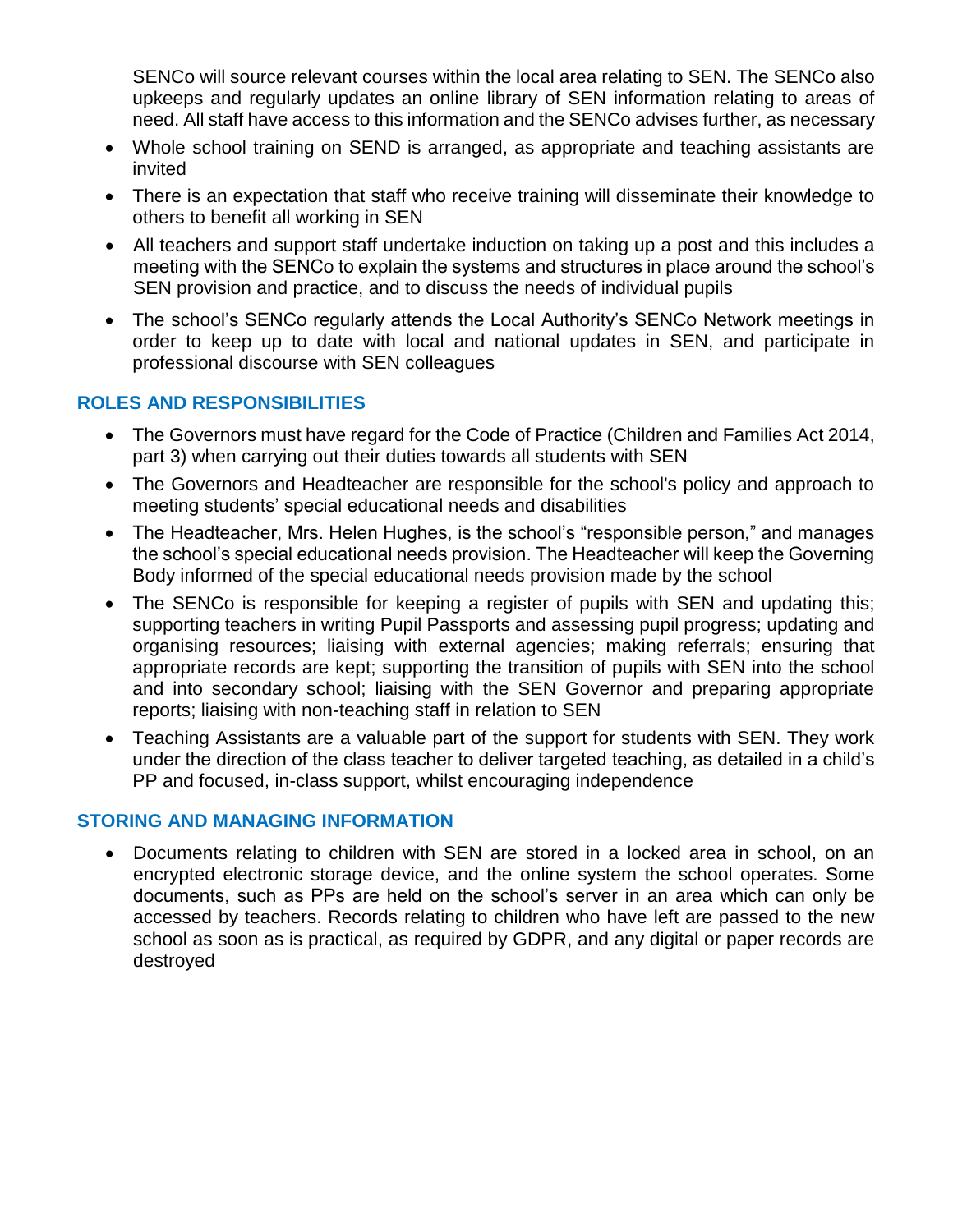#### **REVIEWING THE POLICY**

This policy will be reviewed on an annual basis. The process of review will involve the SENCo, the SEND Governor, the Chair of Governors and the Headteacher. Review of the policy will take into account:

- $\circ$  The progress made by students with SEN at the school
- o The success of inclusive practice for children with SEN
- o Any recommendations from Ofsted or the LA about improving practice
- o Any factual changes, such as names of personnel

#### **ACCESSIBILITY**

- The school's Accessibility Plan is available from the school office
- Further detail on the school's accessibility (including curriculum, written and physical accessibility) can be found in the SEN Information Report and School's Contribution to the Local Offer
- School operates an 'Open Door' policy we work hard to ensure person-centred practices; parents are able to contact the school office (01939 260306) at any time throughout the day to arrange an appointment to see a member of staff. Teaching staff are available before and after school, but it is advisable to book an appointment if more than a quick chat is required

#### **DEALING WITH COMPLAINTS**

- If a parent of a child with SEN is concerned about the provision that school is making for them, they should, in the first instance, refer the matter to the pupil's class teacher
- Reference should be made to the school's Complaints Policy should further action be deemed necessary. We aim to deal with any complaints at the earliest opportunity but within 20 days at the latest (in accordance with the Complaints Policy)

#### **BULLYING**

- The school's Anti-Bullying Policy is available from the website or the school office.
- Further details about how the school keeps children with SEN safe can be found in the SEN Information Report and School's Contribution to the Local Offer on our web-site

Reviewed: May 2022

Next Review: May 2023

Nicola Richardson, SENCo, 16.05.22

Signed: …………………………………………………… (Headteacher)

Signed: ………………………………………….……….. (Chair of Governors) Date: …………………